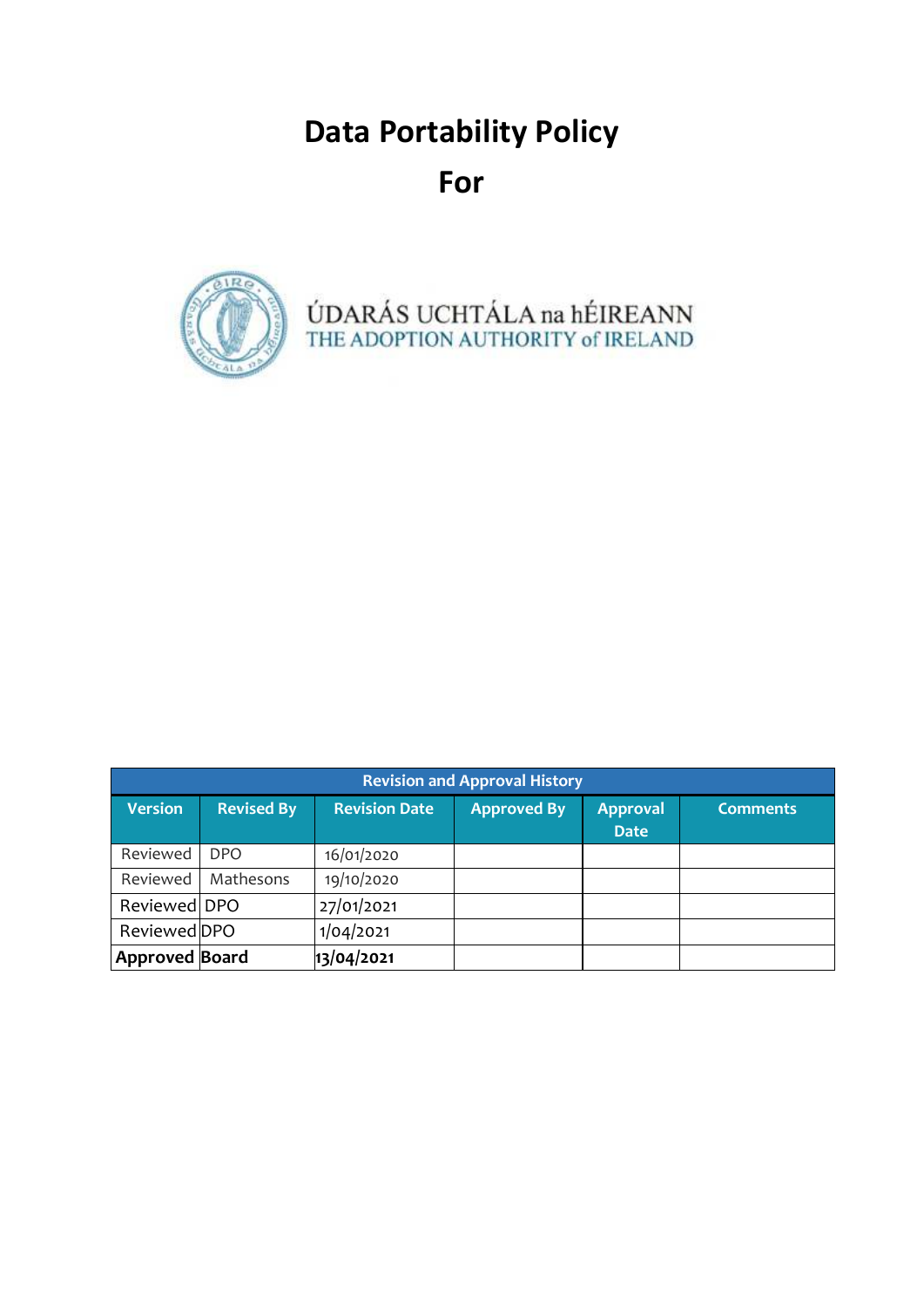# **CONTENTS**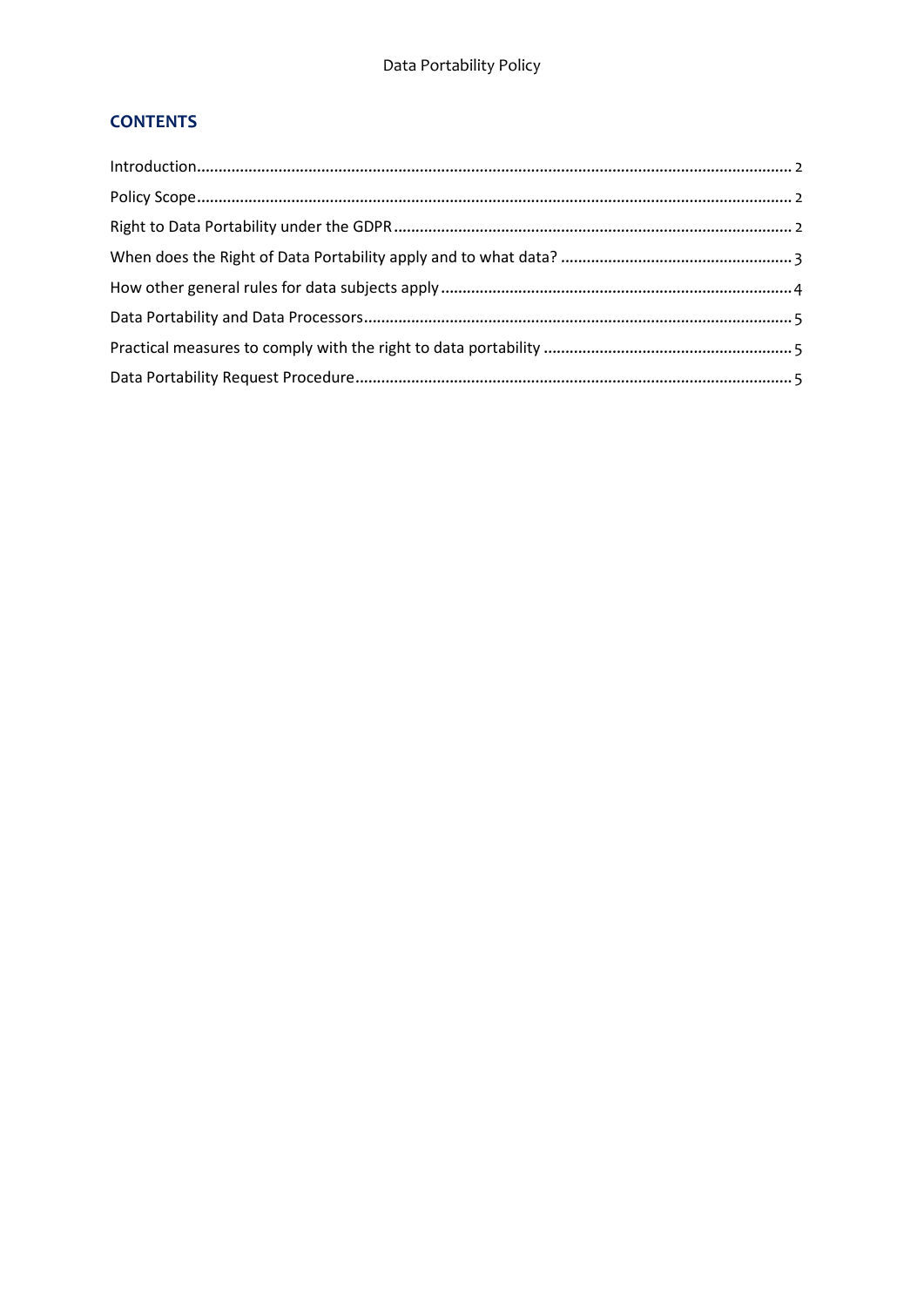#### **Introduction**

The purpose of this policy is to set out the procedure which is followed by the Adoption Authority of Ireland ("the Adoption Authority") when a Data Subject exercises their Right of Data Portability under Article 20 of the GDPR.

The right to data portability allows individuals to obtain and reuse their personal data for their own purposes across different services.

It allows them to move, copy or transfer personal data easily from one IT environment to another in a safe and secure way, without hindrance to usability.

A number of terms used in this policy are outlined in greater detail in the *Glossary of Data Protection Terms*

#### **Policy Scope**

This policy sets out the procedures to be followed by The Adoption Authority to ensure it complies with its obligations under Article 20 of the GDPR "Right to Data Portability" (the 'Right to Data Portability'). Our goal is to observe at all times, the protection of the rights and freedoms of data subjects.

This policy outlines the Adoption Authority's obligations with respect to the transfer of data in certain situations.

This policy should be read and used in conjunction with the Adoption Authority's full suite of data protection policies, including the Data Subject Access Request Policy.

## **Right to Data Portability under the GDPR**

Data Subjects have the right under Article 20 of the GDPR to have their personal data ported to them or a new version provided in a readable format if the data in question was:

1) provided by the data subject to the controller (interpreted broadly);

- 2) is processed automatically; and
- 3) is processed based on consent or fulfilment of a contract

The Adoption Authority will respond to such a request without undue delay and in any event within one month, although this can be extended by up to another two months at the Adoption Authority's discretion. In the event that the extension of the timeframe to reply to the request is necessary, we will inform the data subject within a month of receiving the request.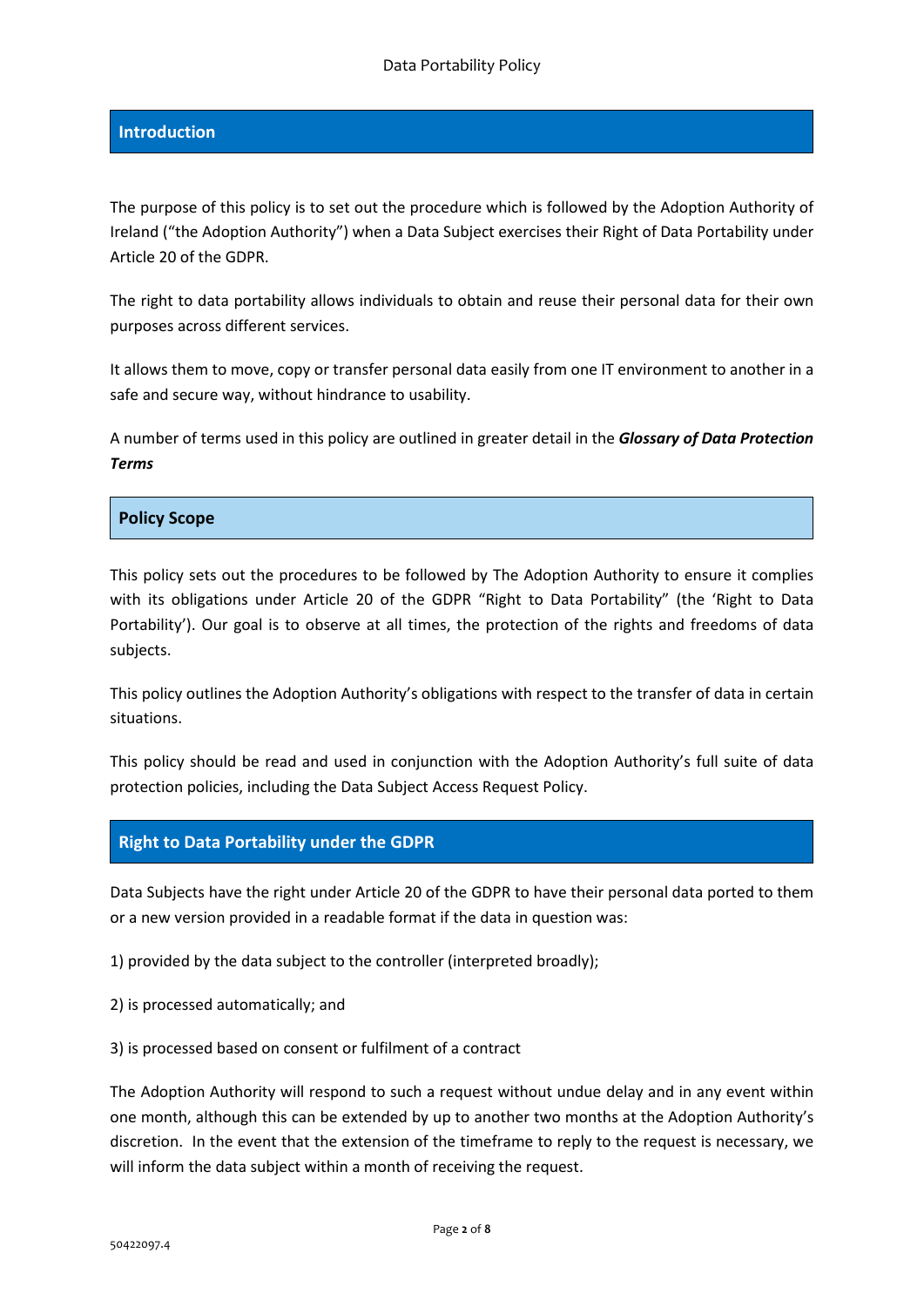The subject access right provided under the GDPR already gives individuals the right to require their data to be provided in a commonly used electronic form but the Right to Data Portability goes beyond this and requires the controller to provide information in a structured, commonly used and machinereadable form so that it may be transferred by the data subject to another data controller where it is technically feasible to do so.

# **When does the Right of Data Portability apply and to what data?**

The Right to Data Portability only applies:

- to personal data an individual has provided to the Adoption Authority as a Controller;
- where the processing is based on the individual's consent or for the performance of a contract; and
- when processing is carried out by automated means.

According to the European Data Protection Board ("EDPB") guidelines on Data Portability "*the GDPR does not establish a general right of data portability".* The Right to Data Portability only applies to information being processed with the data subject's consent or pursuant to a Data Portability Policy contract being in place, in the Adoption Authority this is a seldom used right and Employee details on transfer to the Authority is possibly the only instance where this is used e.g. via Peoplepoint, this, however, would only occur with the person's consent.

Data Portability only involves personal data which concerns the data subject; this would include pseudo anonymous data that can be clearly linked to a data subject. The EDPB recognises that information could also include personal data relating to several other data subjects and warns against taking an overly restrictive interpretation which excludes the provision of any information containing third party data whatsoever. The Adoption Authority is guided by the terms of the Adoption Act 2010 in this regard.

The EDPB makes a distinction between personal data generated by and collected from the activities of users, which would be covered by the data portability right, versus data which is inferred or derived by the data controller, which would not be in scope.

The rights of data controllers and other parties in trade secrets and other intellectual property in the information covered by the right to data portability must also be considered but according to the EDPB "*cannot, however, in and of itself serve as the basis for a refusal to answer the portability request* ".

The EDPB notes that, under Article 20(1)(a) of the GDPR, processing operations fall under the scope of the right when based on either the data subject's consent or for the performance of a contract to which the data subject is a party. Additionally, the data processing must be "carried out by automated means" in order for the right to data portability to apply. The Adoption Authority does not engage in automated processing.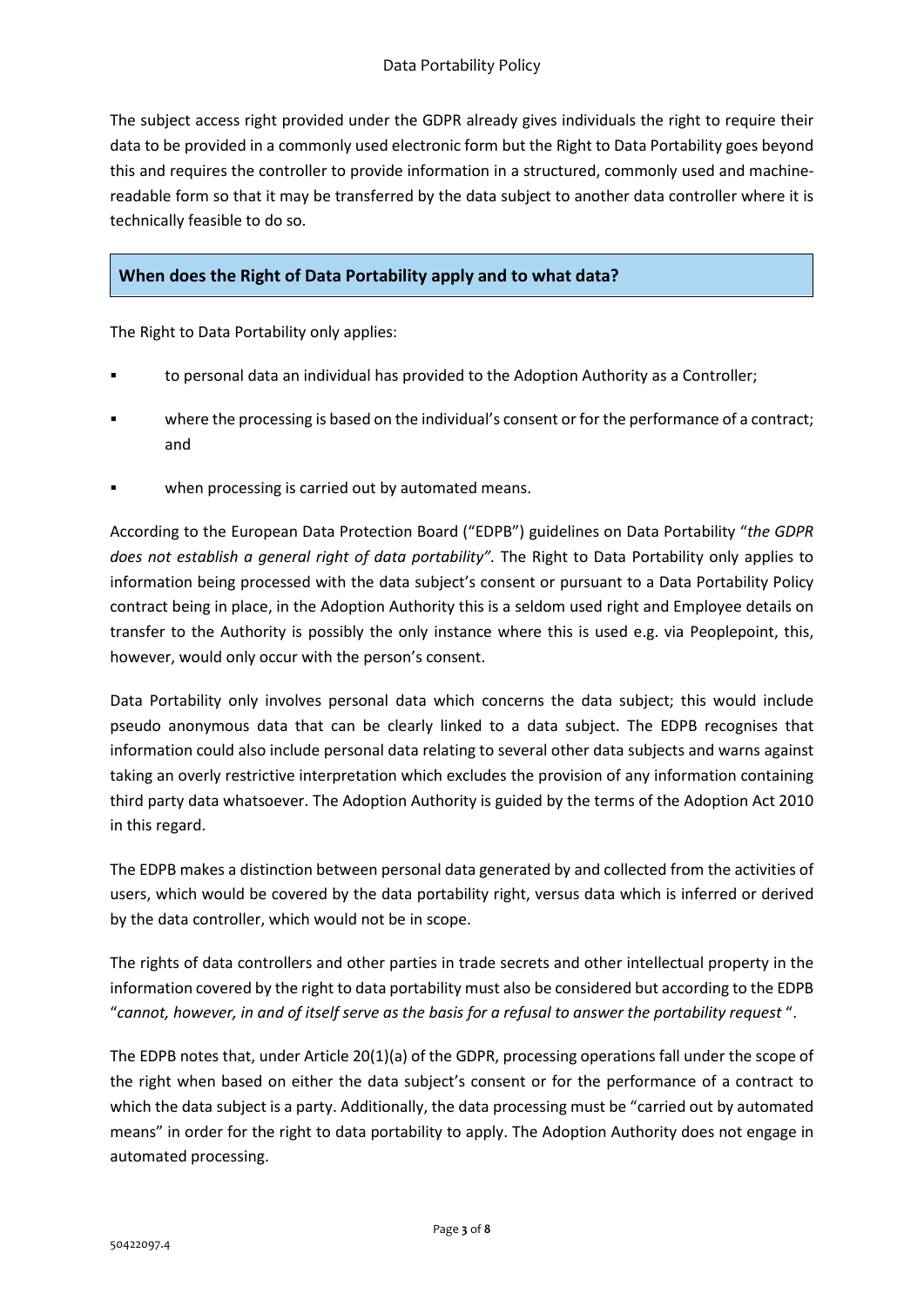The EDPB also provides guidance on what types of personal data are subject to the new right. Under Article 20(1), only data which is personal to the data subject and which he or she has provided to a data controller falls under the scope of the right. Additionally, Article 20(4) notes that compliance with a data subject's right to data portability shall not adversely affect the right and freedoms of a thirdparty data subject. The EDPB further clarifies each of these three requirements:

**"Personal data concerning the data subject***:"* The EDPB clarifies that anonymous data would not fall under the scope of the right, but that pseudonymous data that can be clearly linked to a data subject, is within the scope.

The EDPB also cautions that data controllers i.e. the Adoption Authority must not be "overly restrictive" in interpreting "**personal data concerning the data subject"**.

"**Data must be provided by the data subject**:" Again, the EDPB cautions data controllers against being overly restrictive in interpreting this language, noting that data "provided by" a data subject includes both data "actively and knowingly provided" (such as data submitted through an online form" and "observed" data (such as search history and location data). Data which is derived or inferred from provided data, in contrast, is not within the scope of the right and need not be provided in response to a data portability request. Examples of derived or inferred data may include copies of invoices, analytics profiles generated from personal data, and evaluation reports.

## **How other general rules for data subjects apply**

The EDPB notes that data controllers must inform data subjects of the availability of the new right to portability in privacy notices and must distinguish this right from other rights. The EDPB recommends clearly explaining the differences between the types of data a data subject can receive using different rights. The EDPB also suggests that data controllers should include data portability information during account closures. For data controllers who receive data portability transfers, the EDPB suggests a best practice of explaining what data is relevant to the controller's services, so that users can minimize the data they provide.

The EDPB also expands on Article 12(3)'s requirement that data controllers provide data in response to a portability request "without undue delay" and in any case "within one month of receipt of the request" or within three months for complex cases, as long as the controller informs the data subject of the reasons for the delay within one month of the request. The EDPB emphasizes that a data controller may not remain silent in response to a request, and any refusal of a request must be communicated along with the reasons for the decision within one month of receipt of the original request.

Lastly, the EDPB points out that data controllers may not charge fees for providing personal data unless the controller can demonstrate the requests are "manifestly unfounded or excessive, in particular because of their repetitive character." The EDPB also states that calculating the cost of creating an overall process to respond to such requests should not be used in determining the excessiveness of a data request, and such costs cannot be passed along to the data subject nor used to justify a refusal of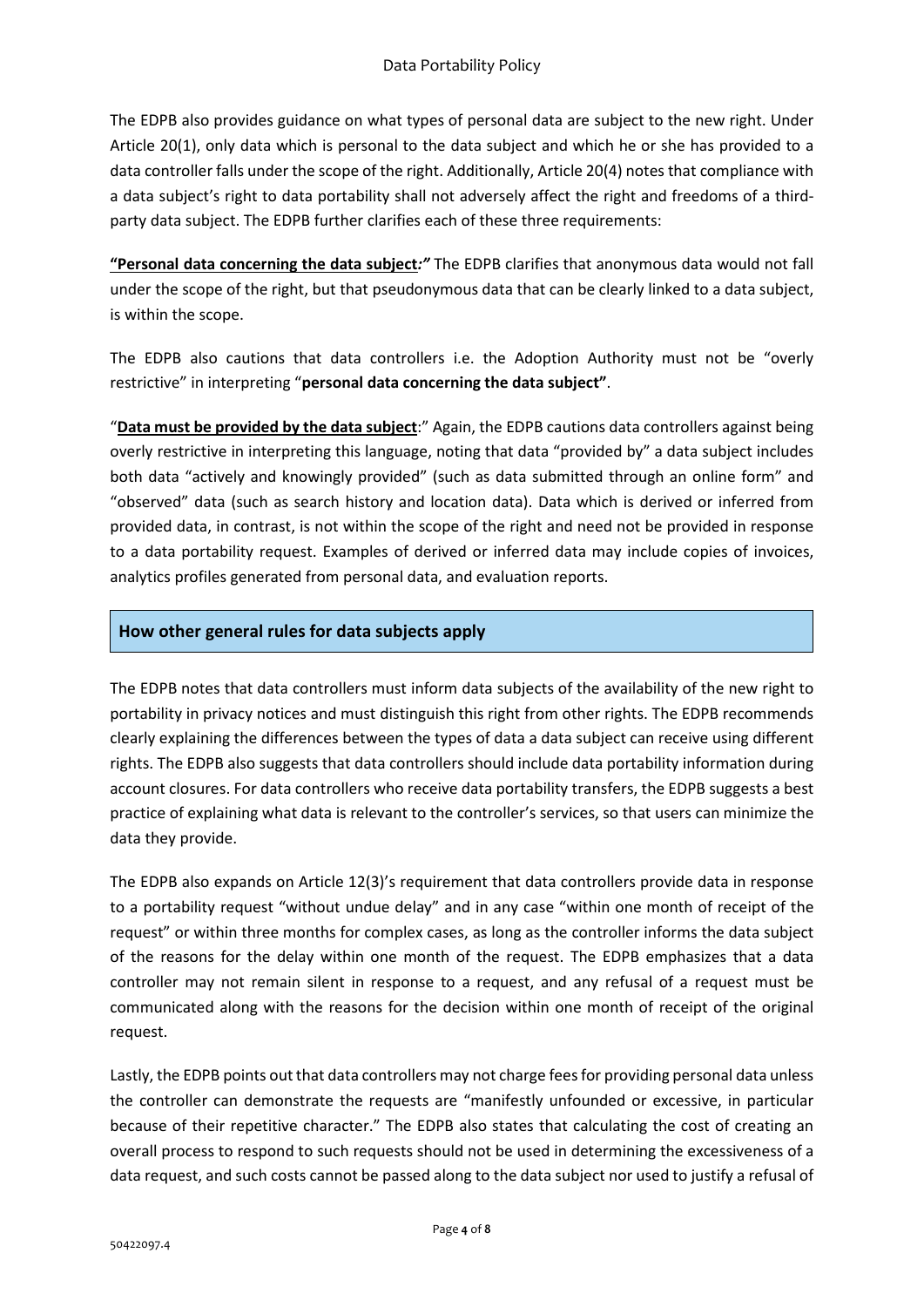such a request, through physical media or through direct transmission to another data controller where technically feasible.

#### **Data Portability and Data Processors**

Whilst data portability applies only to data controllers, data processors will be under contractual obligations to assist controllers "by appropriate technical and organisational measures" with responding to portability requests. Data controllers should therefore implement specific procedures with their processors on handling such requests.

#### **Practical measures to comply with the right to data portability**

The guidelines envisage that data controllers will need to implement different technical tools to facilitate this right. The Adoption Authority commits to acknowledging receipt of such requests, ascertaining the identity of the data subject and responding to the requests without undue delay.

## **Data Portability Request Procedure**

Important Compliance Notes: The Adoption Authority will act on a request from a data subject for the data to be ported in a machine-readable format or electronically unless we are unable to establish their identity or the material does not easily lend itself to electronic transmission e.g. large hand-written Adoption ledgers.

We will provide the personal data in a structured, commonly used and machine-readable form where it exists and is legible. Open formats include CSV files. Machine readable means that the information is structured so that software can extract specific elements of the data. This enables other organisations to use the data.

The information will be provided free of charge.

If an individual makes a request, we undertake to transmit the data directly to another organisation if this is technically feasible. However, we will not necessarily adopt or maintain processing systems that are technically compatible with other organisations.

If the personal data concerns more than one individual, we will consider whether providing the information would prejudice the rights of any other individual.

The procedure for responding to requests for data portability is set out in Figure 1 and expanded on in Table 1.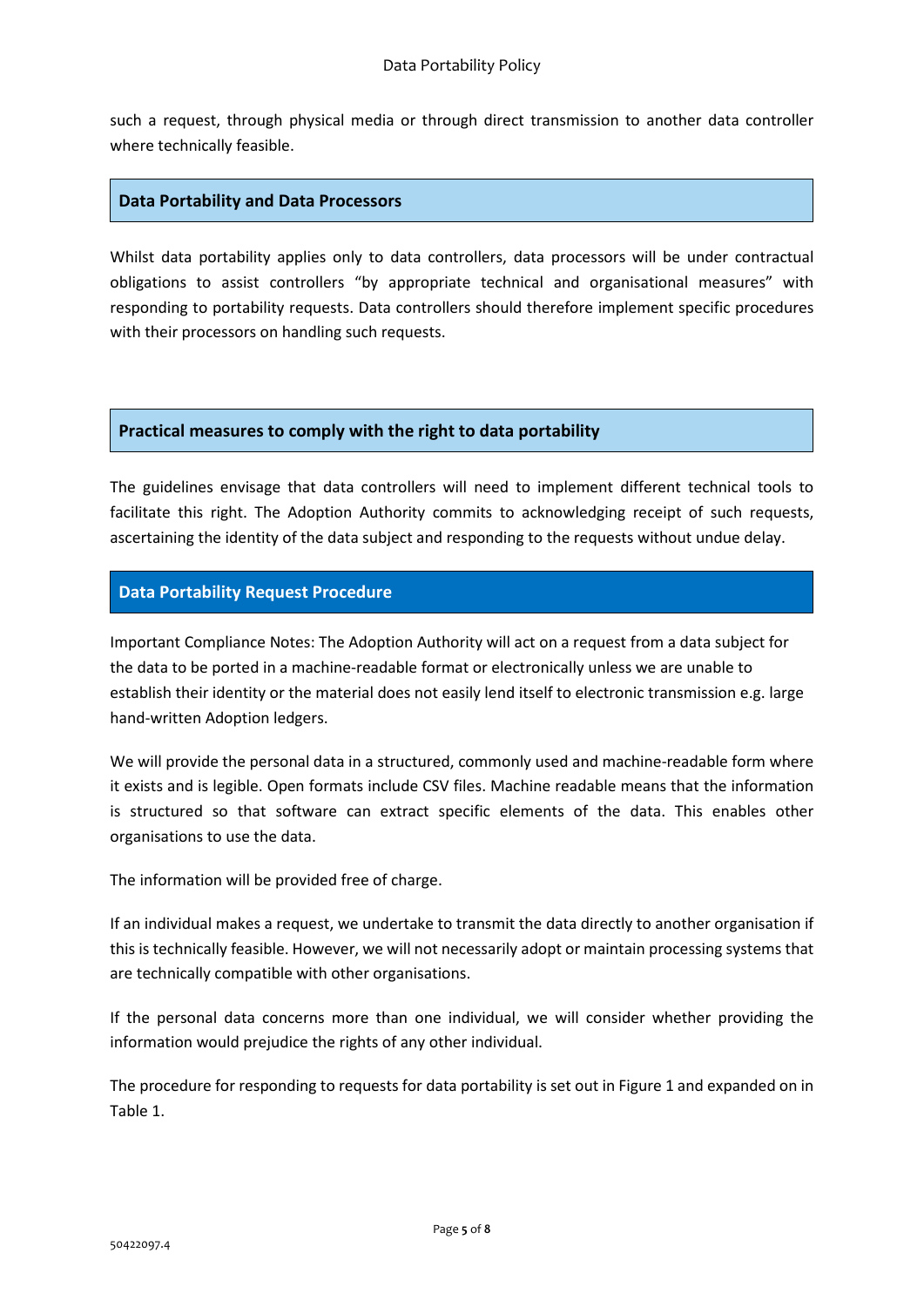

The specifics of each step will vary depending on the request and the systems where the data is held.